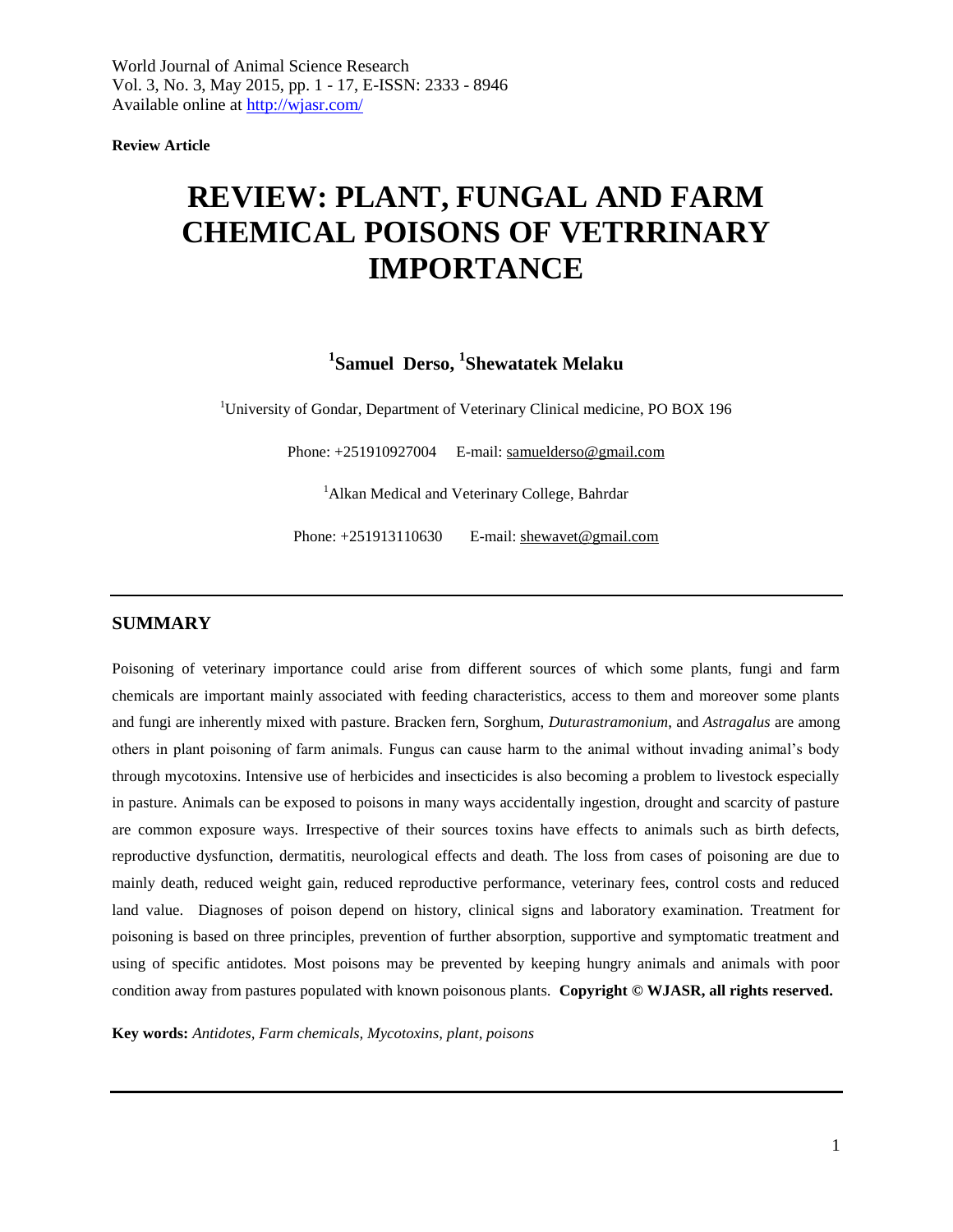### **1. Introduction**

Livestock poisons come from a variety of sources and their identification and control can be very problematical. Veterinary important poisons could arise from different types of plants, fungal and farm chemicals [1].

There are many plants in the pasture that are poisonous to livestock. Most of these poisonous plants are unpalatable (have bitter taste) but different factors like drought, scarcity of pasture will lead to consumption of these plants by animals and cause illness or death. Among these plants, bracken fern poisoning, nitrate or nitrite poisoning, cyanide poisoning and photosensitization are common [2]

Molds grow on any stored feeds, the highest incidence being on feed with high moisture content, and also grow on standing plants, especially of seed heads. Feed that become mouldy and stale may be contaminated with fungi which produce toxins called mycotoxins. Several species of fungus produce mycotoxins, includes *Aspergilus flavus, Aspergilus ochracus* and *Aspergilus fumigatus* [3].

In these days increasing agricultural technology leads to production of different types of chemicals for different purpose such as herbicides, insecticides, fungicides and rodentcides. Improper use of these chemicals in various agricultural and animal husbandry practices leading to toxicities in animals. Accidental ingestion of chemicals or feed contaminated by these chemicals could be a source to farm chemical poisoning [3].

Arsenic poisoning, chlorinated hydrocarbon and organophosphate compound poisoning are some of them among frequently known chemicals to cause poisoning in livestock [4]. Hence the objectives of this paper are designed:

To summarize common plant, fungal and farm chemical poisons of veterinary importance

### **2. Plant poisons**

Throughout the world, there are many plants in pastures that are poisonous to livestock. The poisons of these plants are mostly secondary compounds, not involved in the plants basic metabolism, and they often have a bitter taste. Due to their bitter taste, grazing livestock normally ignore poisonous plants but when there is drought, prolonged dry season, hungry and thirsty animals forced to eat them [2].

### **2.1 Nitrate and Nitrite poisoning**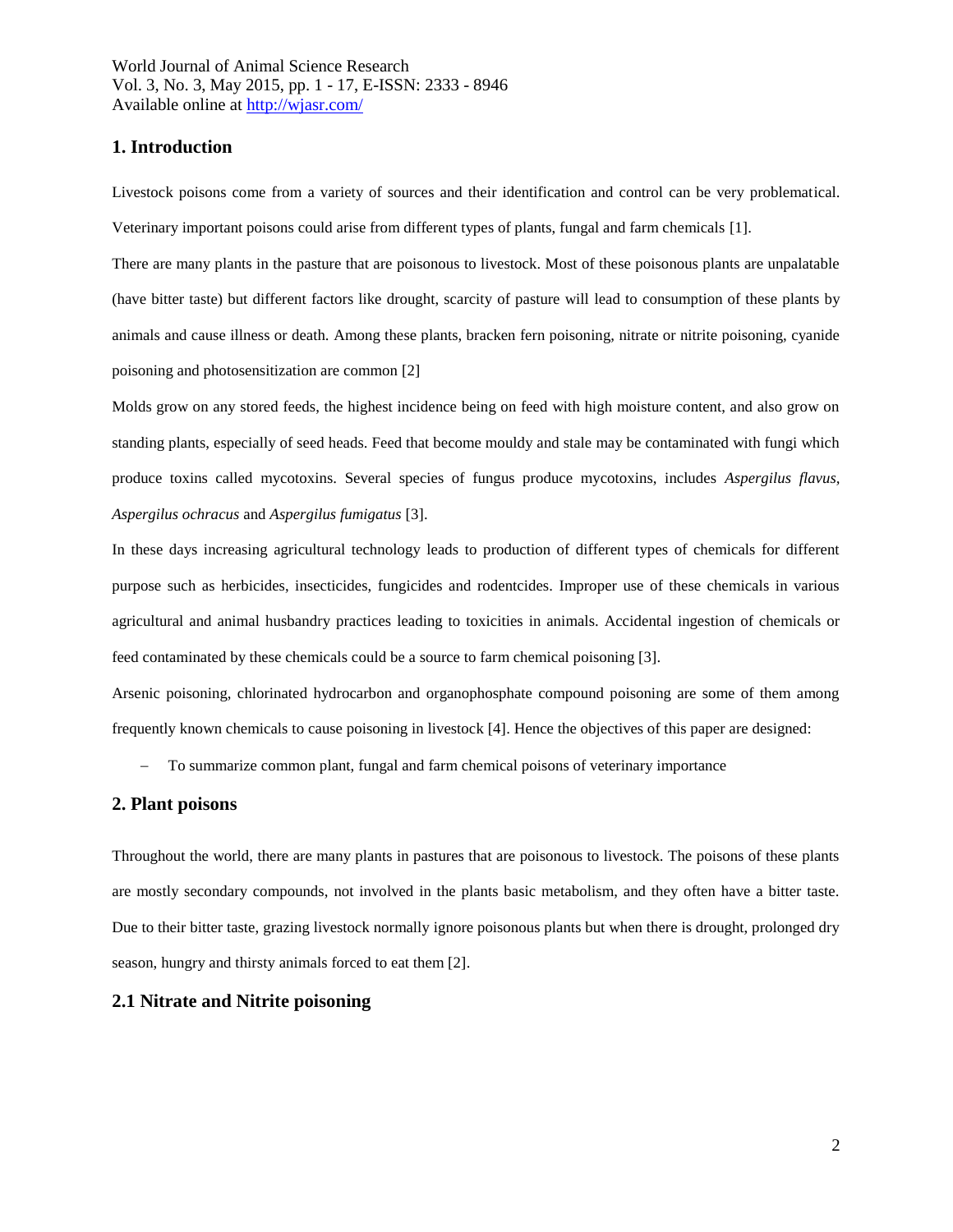Nitrates and nitrites are closely linked as cause of poisoning. Nitrates may cause gastroenteritis when ingested in large quantities but their chief importance is as a source of nitrites which may be formed after ingestion of nitrates [5].

The common sources of nitrates for farm animals includes cereal crop, certain specific plants such as red root, ryegrass (Fig. 1), winged and water from deep wells. Immature green forage crops such as wheat, corn, or maize and sorghum may accumulate excessive amount of nitrate after heavy use of nitrate fertilizers, or after heavy ran causing water runoff from adjacent heavily fertilized area. Ingestion of large quantities of this fodder over a short period causes an excess production of nitrite in the rumen, which interferes with oxygen transportation by the blood [2].



Fig. 1 Rye grass (from: http:// [www.sheltoncarpet.net/grassturf.htm\)](http://www.sheltoncarpet.net/grassturf.htm)

In growing plants nitrite is always found in the form of nitrate, but when it enters to the body of animal's changes to nitrite and then oxidizes ferrous state of hemoglobin to ferric state and his forms methemoglobin which cannot carry oxygen. Then the animal will die due to lack of oxygen. Sometimes nitrate reduced to nitrite in the plant before ingested by the animals. This is occurring mostly in oaten hey [6].

Plants that accumulate more than 1.5% dry matter of nitrate potentially toxic. In accordance to London, *et al.* (1967 cited by 1) toxic dose is hard to compute because of variation in susceptibility, in production of nitrite from nitrate. In accordance to Crawford *et al.* (1966 cited by [1] the most important factor influencing susceptibility appear to be the rate of ingestion of the nitrate baring plant. Animals which are join to nitrite poisoning dies after 12-24 hours of ingestion of the toxic plants [6].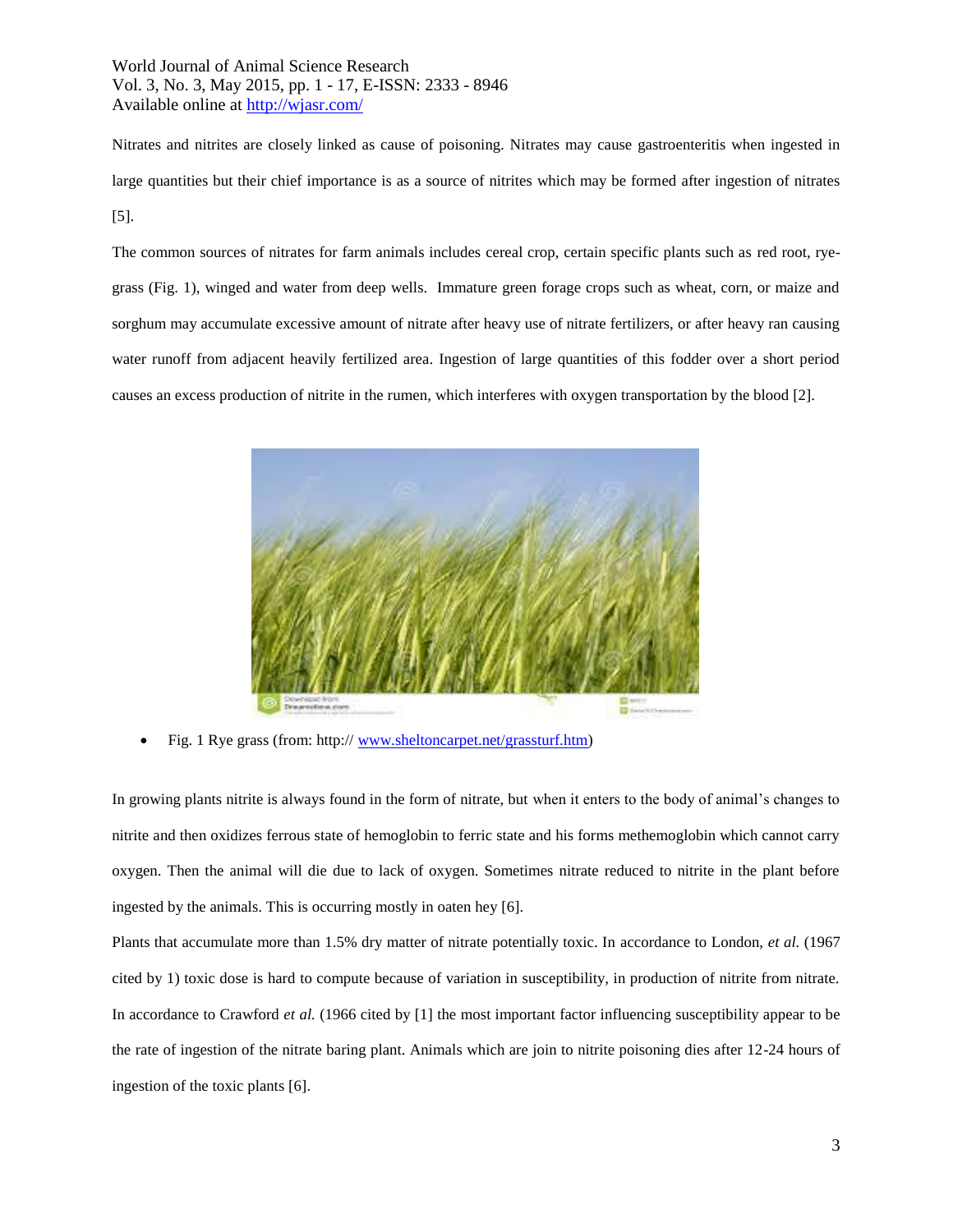For nitrite and nitrate poisoning, there is considerable variation between species in their susceptibility. Pigs are most susceptibility followed by cattle, sheep and horse. Even though, pigs are highly susceptible but they are affected only if ingest preformed. Young pigs also have gastrointestinal micro flora capable of reducing nitrate to nitrite. Ruminants are especially vulnerable because the Ruminal flora reduces nitrate to ammonia with nitrite as an intermediate product, but mature monogastric animals, except equids, are more resistant to nitric toxicosis because this path way is age limited [1].

Clinical sign of nitrate poisoning includes sudden onset of sever dyspnea, salivation, abdominal pain, vomiting, weakness and in sever case the mucosal and conjunctiva become brown in color [1].

Analysis of tissue, ingest or stomach content or intestinal content, urine and suspected material may be necessary to confirm the diagnosis. Rapid response to treatment with Methylen blue is a good criterion for field use [1]. Intravenous administration Methylen blue has a good response to nitrite poisoning. Ruminants likely to be exposed to nitrites or nitrates should received adequate carbohydrates in their diets and traveling or hungry animals should not be allowed access to dangerous plants [2].

#### **2.2. Cyanide poisoning**

Cyanogenic glycoside is chemical which is found in many plants including grain sorghums (Fig. 2) and forages such as Sudan grass (Fig. 3) and Columbus grass. Hydrolysis of the glycoside by rumen enzymes release hydrogen cyanide (prussic acid). Under certain circumstances, the cyanide contents of such plants may high and ingested quickly in sufficient quantity then poisoning will occur. The most dangerous time is when the plants are growing rapidly after a period of retarded growth during rains after drought or during over grazing. Immature or wilted plants are also more likely to be poisonous than mature plants. The seeds or a pit of several plants such as peach have been the source of Cyanogenic glycosides in many cases. Eucalyptus species, kept as an ornamental house plant, have been implicated in death of small animals [2].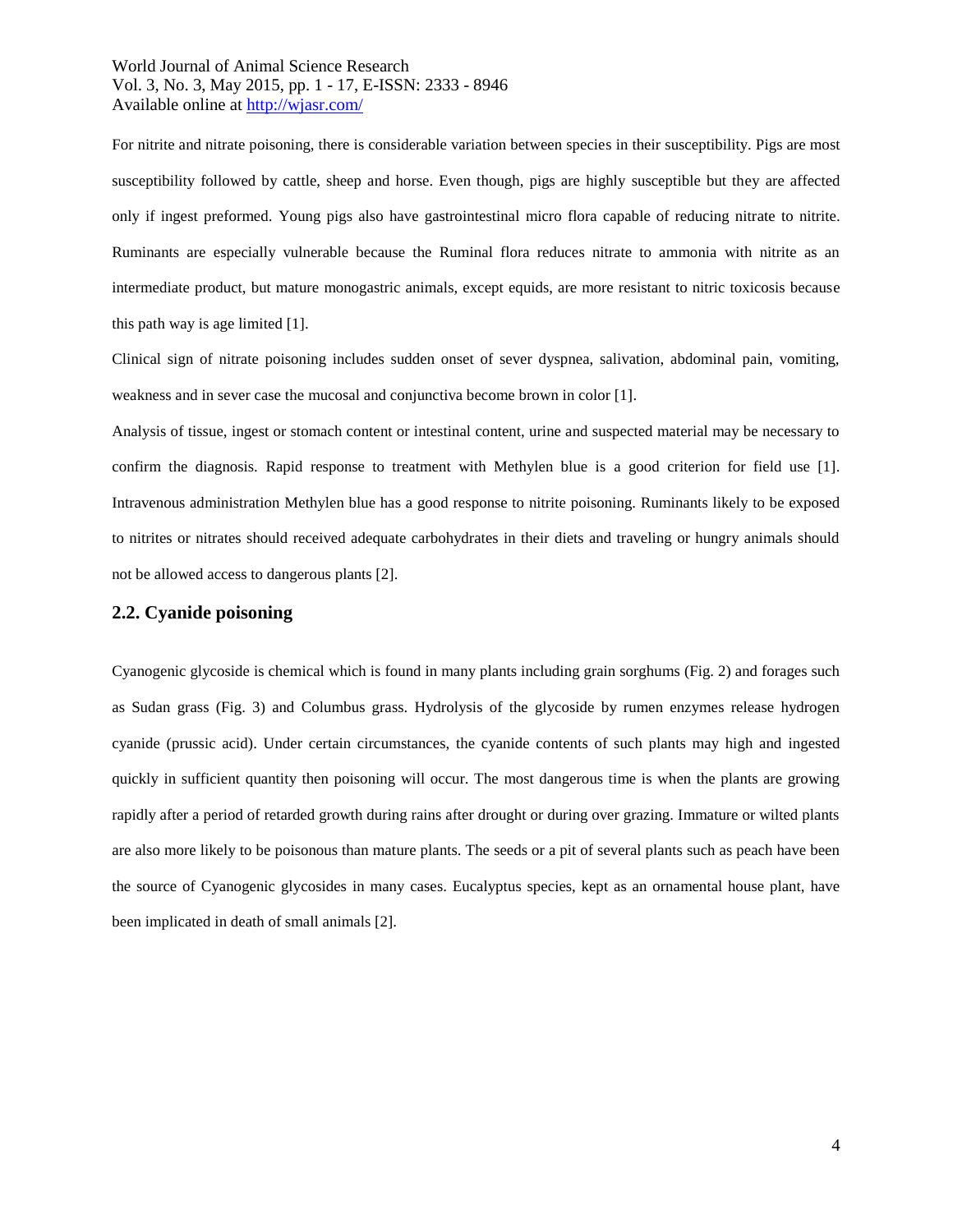

Fig. 2 Sorghum



Fig. 3 Sudan grass (From: http:// [www.sheltoncarpet.net/grassturf.htm\)](http://www.sheltoncarpet.net/grassturf.htm)

Cyanogenic glycosides in plants yield free hydrocyanic acid (HCN), also known as prussic acid. When it hydrolyzed by beta glycosidase enzyme or when other plant cell structure is disrupted or damaged, it could be either by freezing, chopping or chewing, microbial action in the rumen, further release free cyanide [ 2].

Although apple and other fruits contain prussic acid glycosides in leaves, and seeds but little or none in the fleshy part of the fruit. In sorghum species forage grass, leave usually 2-2.5 times more HCN than do stems; seeds contain non HCN. New shoots from young, rapidly growing plants often contain high concentration of prussic acid glycosides. The Cyanogenic glycoside potential of plants can be increased by heavily nitrate fertilization especially in phosphorous deficient soils spraying of Cyanogenic forage plants with herbicides can increase their prussic acid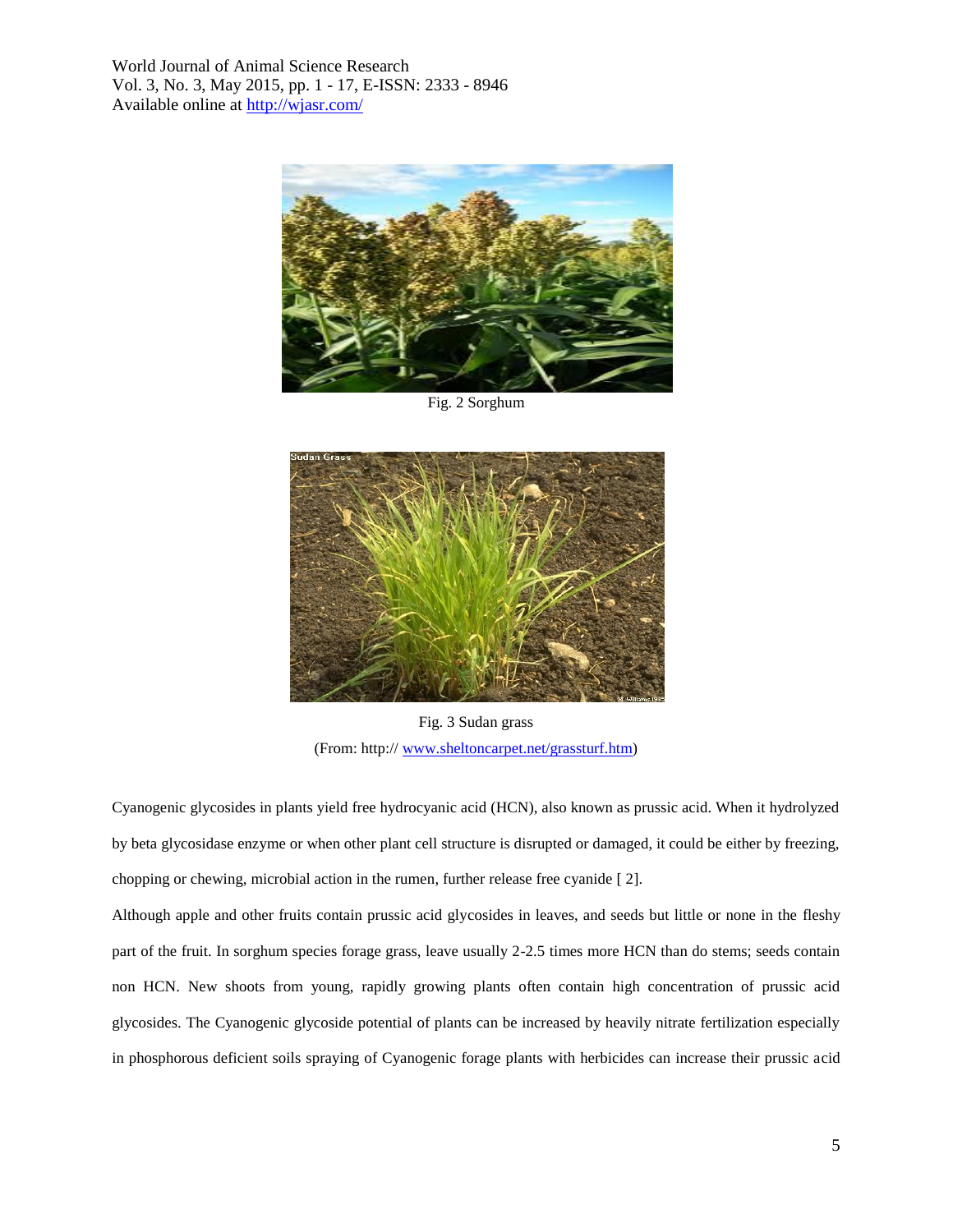concentrations for several weeks after application [1]. Ruminants are more susceptible than monogastric animals and cattle slightly more than sheep. Hereford cattle have been reported to be less susceptible than other breeds [7].

Poisons animals have difficulty in breathing, bright red visible mucus membrane and collapse and convulsion are some manifestation and die shortly after wards less acute case may stagger about for one or two hours before death [7]. In addition to appropriate clinical sign, history and post mortem examination, demonstration of HCN in rumen (stomach) contents are important for diagnosis of cyanides poisoning. Specimens recommended for cyanide analysis include the suspected source (plant), rumen or stomach contents, heparinized whole blood, liver and muscle [8].

Treatment and prevention, cyanide poisoning treated with sodium nitrite (10 g per 100ml of distilled water or isotonic saline) given intravenously at dose of 20mg per kg body weight followed by thiosulphate (20%) IV at 500mg per kg. Pasture grass should not be grazed until they are 15-18 inch tall to reduce danger from prussic acid poisoning. Animals should be out to new pasture later in the day; prussic acid release potential is reported to be highest during early morning hours. Whenever there is environmental stress, grazing should be monitored properly [2]. Sorghum hay silage usually loses 50% of prussic acid content during curing and ensiling process. In a rare occurrence hazardous concentration of prussic acid may still remain in the final products. Hay has been dried at oven temperature for up to 4 days with no significant loss of cyanide potential. These feed should be analyzed before use and should be diluted or mixed with grain or forage that is law in prussic acid content to achieve safe concentration in the final product [7].

#### **2.3. Bracken fern poisoning**

Ingestion of significant quantities of bracken fern poisoning produces acute sign of poisoning related to thiamine deficiency in monogastric animals and to bone marrow depletion in ruminant. The toxic effects appear to be cumulative and may require 1-3 months to develop depending on the species of animals and quantity of the toxin consumed. Most acute poisoning is seen after periods of drought when grazing is scarce; however, the plant is toxic even when present as contaminated hay [8].

Bracken fern (Fig. 4 and 5) *(pteridium aquilium)* is a plant which is distributed in upland and marginal areas throughout most part of the world. Both leaves and rhizomes contain the toxic principles, which vary in concentration with the season [1].

Poisoning in non ruminant is due to thiaminase; the effects are essentially those of vitamin- B1deffeciency. But thiamine deficiency is generally not a problem in ruminants. The toxic cause death of precursor cells in the bone marrow and those cells with a short life span are affected first. An initial leukocytosis is followed by granulocytopenia and thrombocytopenia with results susceptibility to infection and tendency to spontaneous hemorrhage horse seem to be particularly susceptible, while disease in pigs is rare [8].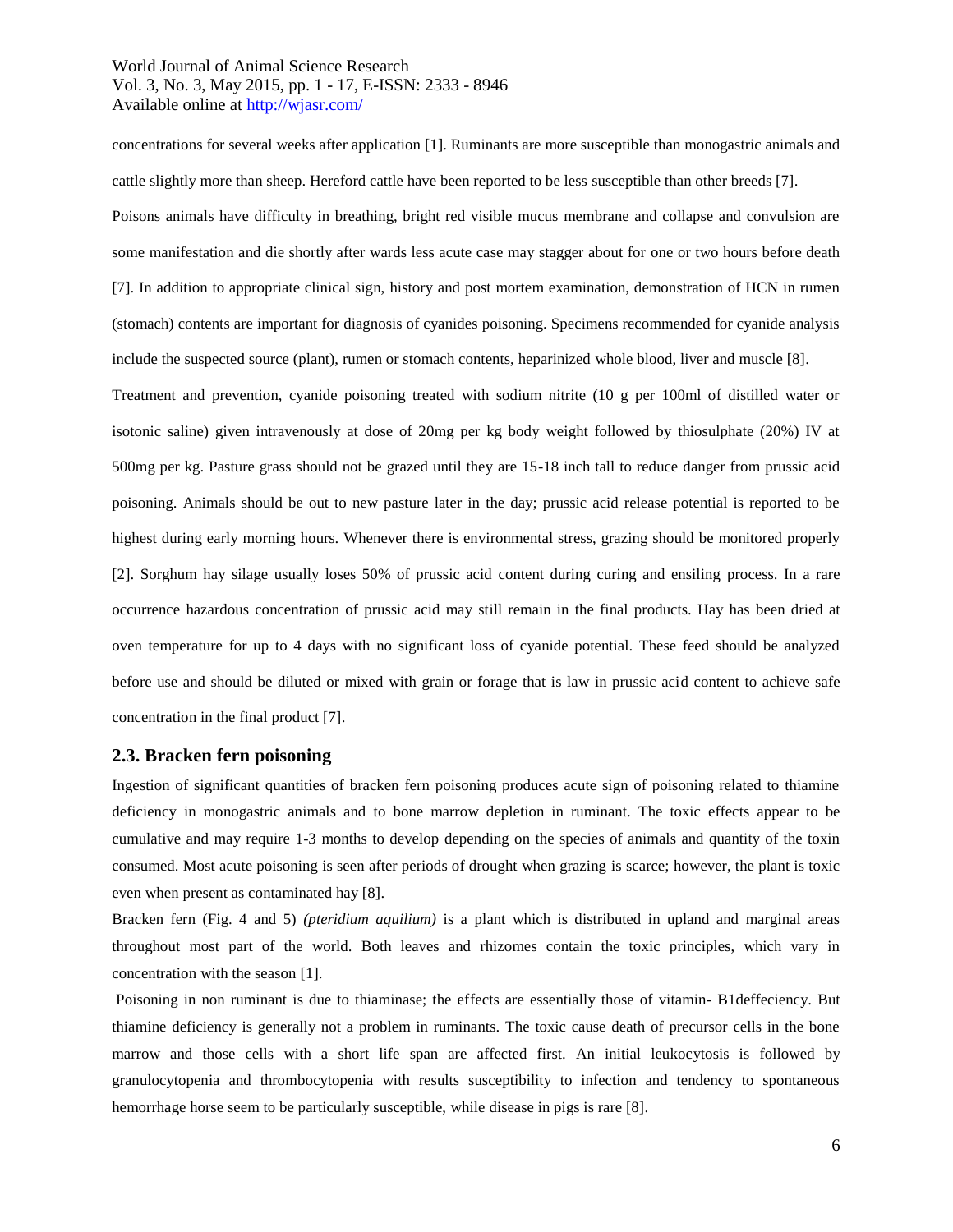For diagnosis of bracken fern poisoning, blood thiamine level analysis is important, blood thiamine levels decrease from an average of 8.5 to 2,5 microgram per deciliter, while blood pyruvate level increase from a normal 2 to 8.5 microgram per deciliter. Intravenous injection of 5mg per kg body weight thiamine is effective treatment at early stage [9].



 Fig. 4 bracken fern (growing stage) Fig.5 bracken fern (adult) (From: http:/[/ www.rossvet.edu.kn/poisonousplant\\_display.cfm?toxic=200\)](http://www.rossvet.edu.kn/poisonousplant_display.cfm?toxic=200)

# **2.4** *Datura stramonium poisoning* **(devils apple***)*

*Datura stramonium* (Fig.6) also called Jimson weed, Gypsum, Locoweed, Jameston weed. Thorn apple, Anges, Trumps and Zombies cucumber are also common poisonous plants. It contains tropene alkaloids that are sometimes used as hallucination. The active ingredient is atropine, hyoscyamine and scopolamine which are classified as deliriants, or anticholinergics. *Datura stramonium* is found in many parts of the world. This plant is growing in most habitats, but thrives in high nutrient soil. Goats occasionally eat Jimson weed and subsequently die [10].



Fig.6 *Datura stramonium* (flowering stage) (from: http:// [www.hlasek.com/datura\\_as\\_a6226.htm\)](http://www.hlasek.com/datura_as_a6226.htm)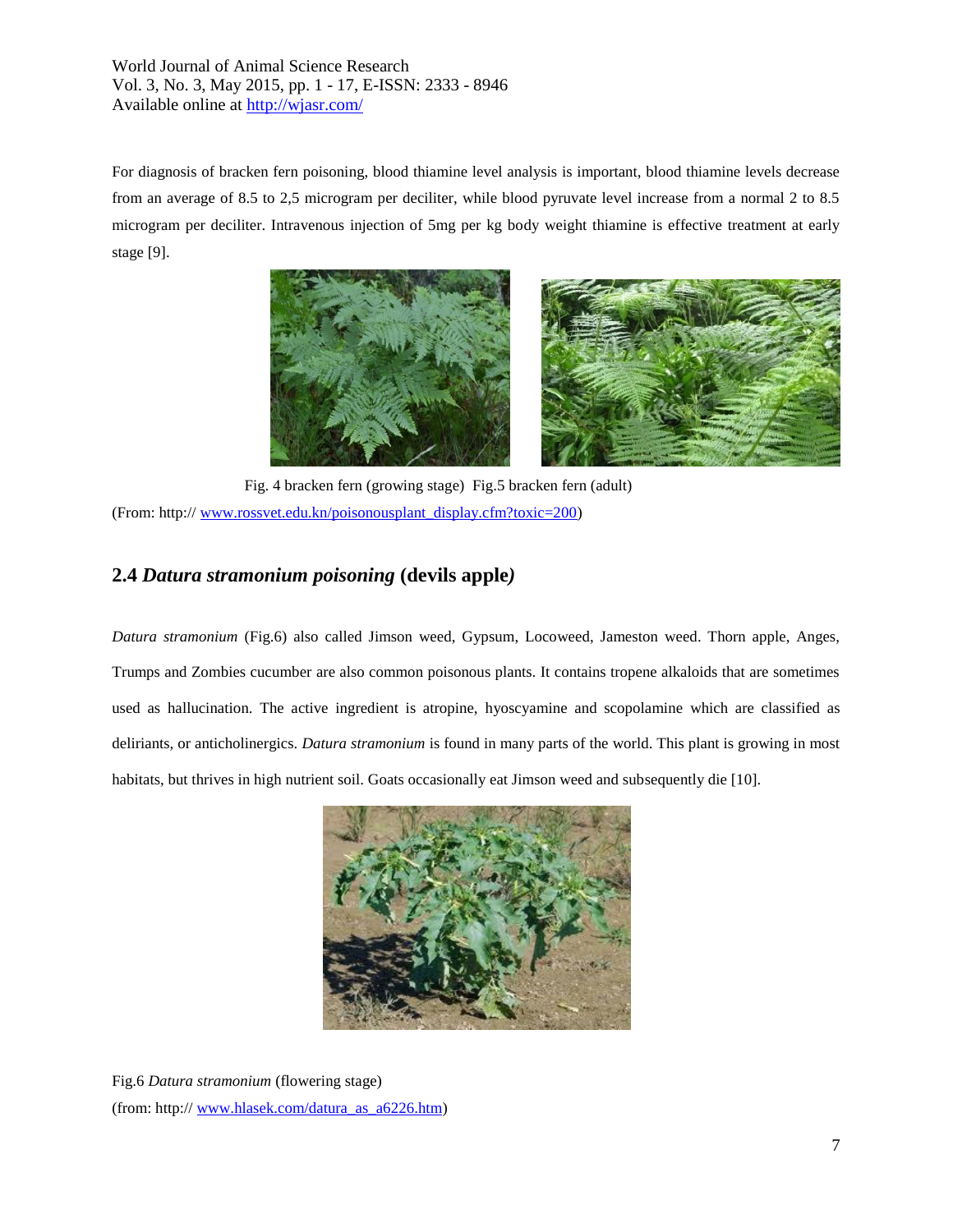There is mnemonic for the physiological effect of *Datura* or atropine toxicosis. The actual effects are reported to be cycloplegia and mydriasis, lushed, warm and dry skin, dry mouth, urinary retention and illus, rapid heartbeat, hypertension or hypotension. In case of over dose the effects are hyperthermia, comma respiratory arrest, and seizures [10].

## **2.5 Astragalus poisoning**

Member of the genus Astragalus (Fig. 7) are known by different names. Those most widely used are locoweed and milk vetch. There are over 2000 species in this genus that are known currently, of which many are known to carry various toxins. This plant mostly found in western and Midwestern part of the world. Due to the range and toxicity, livestock poisoning by loco weed is the most wide spread toxic plant problem in the western United States [10].



Fig.7 *Astragalus* (flowering stage) (From: https://www.google.com.et/search?q=astragalus&es)

Despite the unpleasant effect of *Astragalus* poisoning, animals often become habituated to eating, fueling their further intoxication by the plant. *Astragalus* poisons in three main ways: with indolizidine alkaloid swainsonine as in the case *Astragalus lentiginous* and *Astragalus lusetanicus,* with the nitro propanol bearing glycoside miserotoxin as in the case of *Asrgalus mser* and with toxic level of selenium metabolites as in case of *Astragalus bisutcatys* [10].

**Indolizine alkaloid:** the two indolizidine alkaloids of plant origin are swainsonine and castanospermine, both of them affecting cellular enzymatic activities. Swainsonine is found in *Astragalus, Oxytropis and* sswainsona species and some ipomoea species plants, ingestion of the toxic plants over a long period cause lysosomal storage disease in all animal species. The disease is common in America, Australia and China, grazing animals must ingest the plant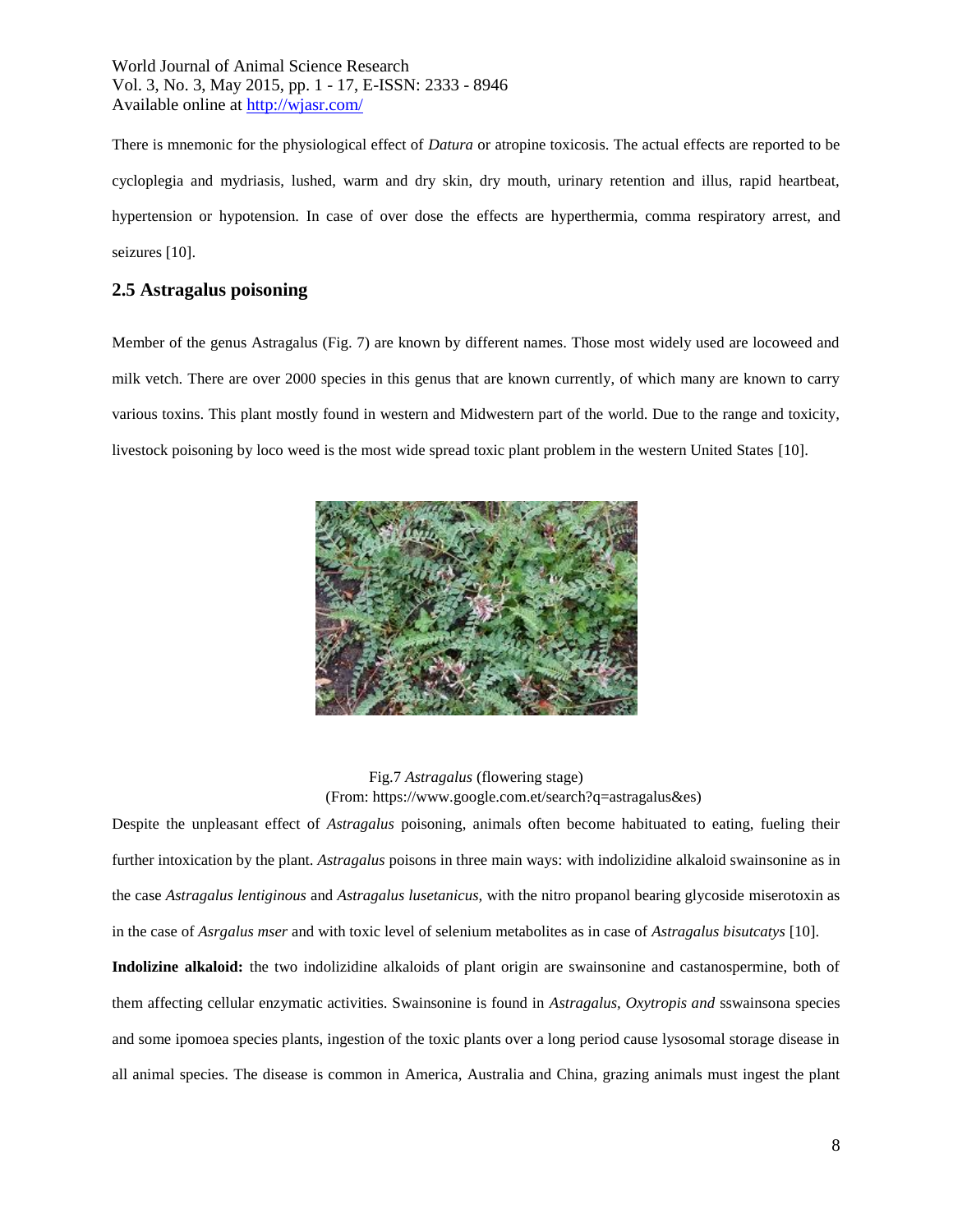for atleast two weeks, more usually six weeks, before clinical sign appears. All grazing animal species are affected; if access to the plant is cease death is rare [1].

Swainsonine is a specific inhibitor of lysosomal alfa-mannosidase causing accumulation of mannose in lysosomes and thus widespread neurovisceral cytoplasmic vacuolation. The vacuoles are accumulation of mannose- rich oligosaccharides. Vacuolation reaches its greatest intensity in the central nervous system and this is probably related to the predominance of nervous sign in the disease. Vacuolation of the chorionic epithelium may be related to the occurrence of abortion and transient infertility suspected in rams to be the result of a similar lesion in the epithelium of the male reproductive tract [11].

After several weeks grazing in affected pasture adult animals begin to loss body condition and young animals cease to grow and nervous sign is followed. Pregnant ewe ingesting *Astragalus* species plants may abort or produce abnormal offspring [11].

Diagnostic confirmation is depends on identification of the alkaloids. Vacuolation in circulating lymphocytes occur in poisoning due to swainsona species, serum level of alfa-mannosidase is reduced and swainsonine levels increased. The urikne content of mannose containing oligosaccharides is greatly increased during the period of intake of swainsonine. The characteristic microscopic lesion is fine vacuolation of the cytoplasm in nervous throughout the central nervous system. Similar vacuolation is present in cell of other organs especially the kidney and the fetus in animals poisoned by *Astragalus* species, high blood and tissue level of swainsonine detected [9].

### **3. Photosensitization**

Phylloerythrine is a break down product of plant chlorophyll in the fore stomach of ruminants, which is in healthy animals excreted through bile by the liver, but in animals impaired liver function, however, Phylloerythrine accumulates in the blood and is transported to the skin which is sensitized to the ultra violate rays of the sun as a consequence, resulting in photosensitization in lightly pigmented area of animals skin [12].

A number of plants that poison liver may result in photosensitization if eaten in sufficient quantity, including *Lantana camara* (Fig.8), it is a known cause of photosensitization where it has become tenacious weed over taking good grazing land [13].

The two important events for the occurrence of photosensitization is animals are hypersensitivity due to ultra violate rays and photodynamic compounds. Photodynamic substances have ability to absorb light energy and forms unstable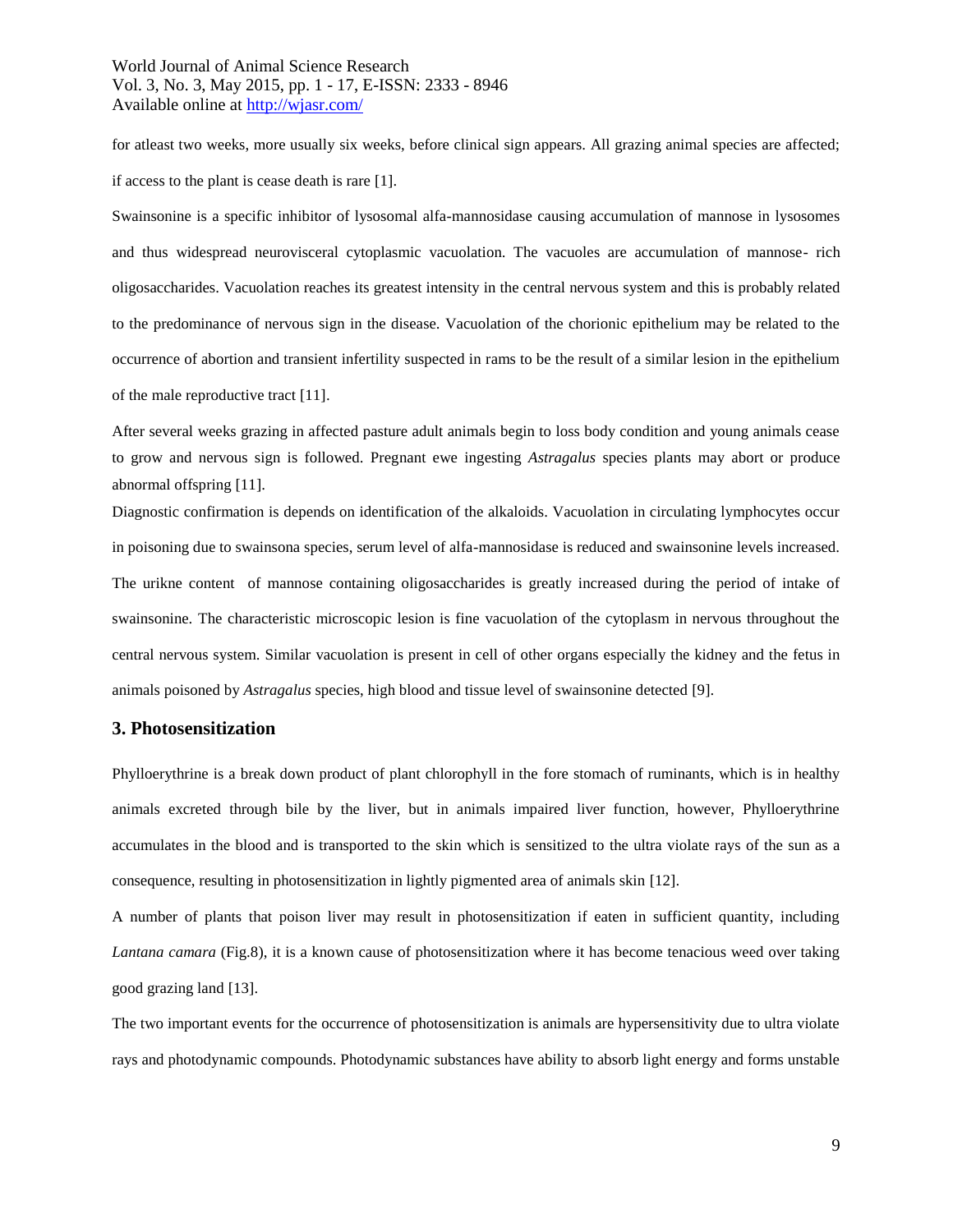high energy which damage cells by the formation of free radicals from cellular components which enhance chain reaction of phospholipids leads to loss of cellular integrity and finally cause death [12].

When animals feed plants which contain high photodynamic substances such as hypericine and hypericum fagoprin will develop photosensitivity and called primary photosensitivity is associated with liver damage, when animals feed some plants such as *Lantana camara* and *Sencio* chlorophyll changes to Phylloerythrine by micro flora and it taken through blood to liver to be conjugated with the amino acids and excrete through the bile and then it will circulate through the skin as a result absorb ultra violate rays and finally cause photosensitization. Photosensitive animals are photophobic immediately when exposed to sunlight and squirm in apparent discomfort, they scratch or rub lightly pigmented, exposed area of skin and for confirmatory diagnosis serum analysis and liver biopsy will be taken for indication of liver disease and examination of blood, feces and urine for porphyrine are important [1]. Animals with photosensitization may exhibit lining of eyelids or conjunctiva which becomes red and swollen, which discharge from the lesion, jaundice, nervousness and digestive disorders [12].

While photosensitization continues, animals should be shade fully, or preferably, housed and allowed to graze only during darkness, and also antihistamine drugs are recommended. If *lantan camara* poisoning is a problem, attempts should be made to remove the plant from the pasture by digging out and burning [12].



Fig. 8 *Lantana camara* (flowering stage) (From: http:/[/ www.davesgarden.com/guides/pf/showimage/12277\)](http://www.davesgarden.com/guides/pf/showimage/12277)

# **3. Mycotoxins**

Fungus can cause harm to the animal without invading animal's body. Thus fungus produce harmful metabolites called mycotoxins. If the fungus was growing on a stored food and even though the fungus is no longer alive due to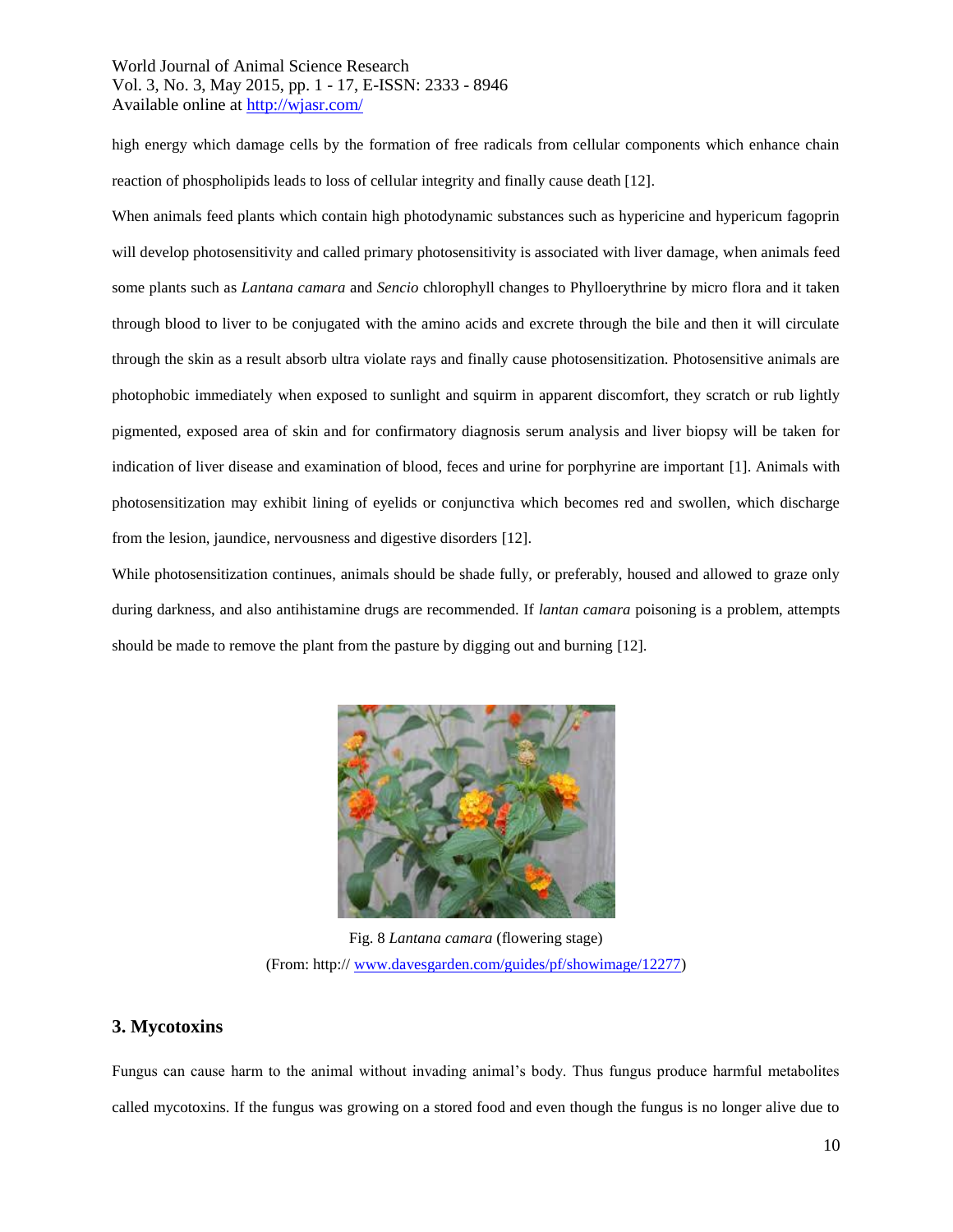unsuitable environment, if it produce a myotoxin, itself rather it could be consumption of its toxins. Several species of fungus produce mycotoxins and include *Aspergillusflavus, Asperlliusfumigatus*and*clavicepapurpurea* [10].

Acute or chronic mycotoxicosis can result from exposure to feed or bedding contaminated with toxins that may be produced during growth of various species of fungus on cereals,hay,straw, pastures or any other fodder. Mycotoxinc diseases have generally its some characteristics. They are not transmissible from animal to animal, the cause may not be immediately identified [3]. Treatments with drug or antibiotics have little effect on the course of the disease, and outbreaks are usually seasonal because particularly climatic sequence may favor fungal growth and toxins production [3].

Confirmatory diagnosis of mycotoxic disease requires a combination of information. Detection of fungus spore alone, even at a high concentration, is not sufficient for diagnosis; fungal spores even molds growth may not present without formation ofmycotoxins. Especially important in diagnosis is the presence of the disease documented to be caused by known mycotoxins, combined with detection of the mycotoxin in either feed stuffs or animal tissues. Sometimes, more than one mycotoxin may be present in feed stuffs, and their different toxicologic properties may cause clinical sign and lesions that are not consistent with those seen when animals are closed experimentally with pure single mycotoxin [13].

Several mycotoxins are immune suppressive which may allow virus, bacteria or parasite to create secondary diseases that are more obvious than the primary [10]. In reaching a diagnosis of mycotoxicosis characterized by reduced feed intake, reproductive failure, or increased infectious disease due to immunosuppressive. Differential diagnosis must be carefully established and eliminated by a combination through clinical and historical evaluation [13].

There are no specific antidotes for mycotoxins and removal of the source of the toxin eliminates further exposure. The absorption of some mycotoxins has been effectively prevented by aluminosilicate [10].

### **4.1 Aflatoxicosis**

These are produced by toxigenic strains of *Aspergillusflavus*and*Aspergillusparasiticus*on peanuts, soybeans, corn or maize, and other cereals either in the field or during storage where moisture contents and temperature are sufficiently high for mold growth. Usually, this means consistent day and night temperature should be greater than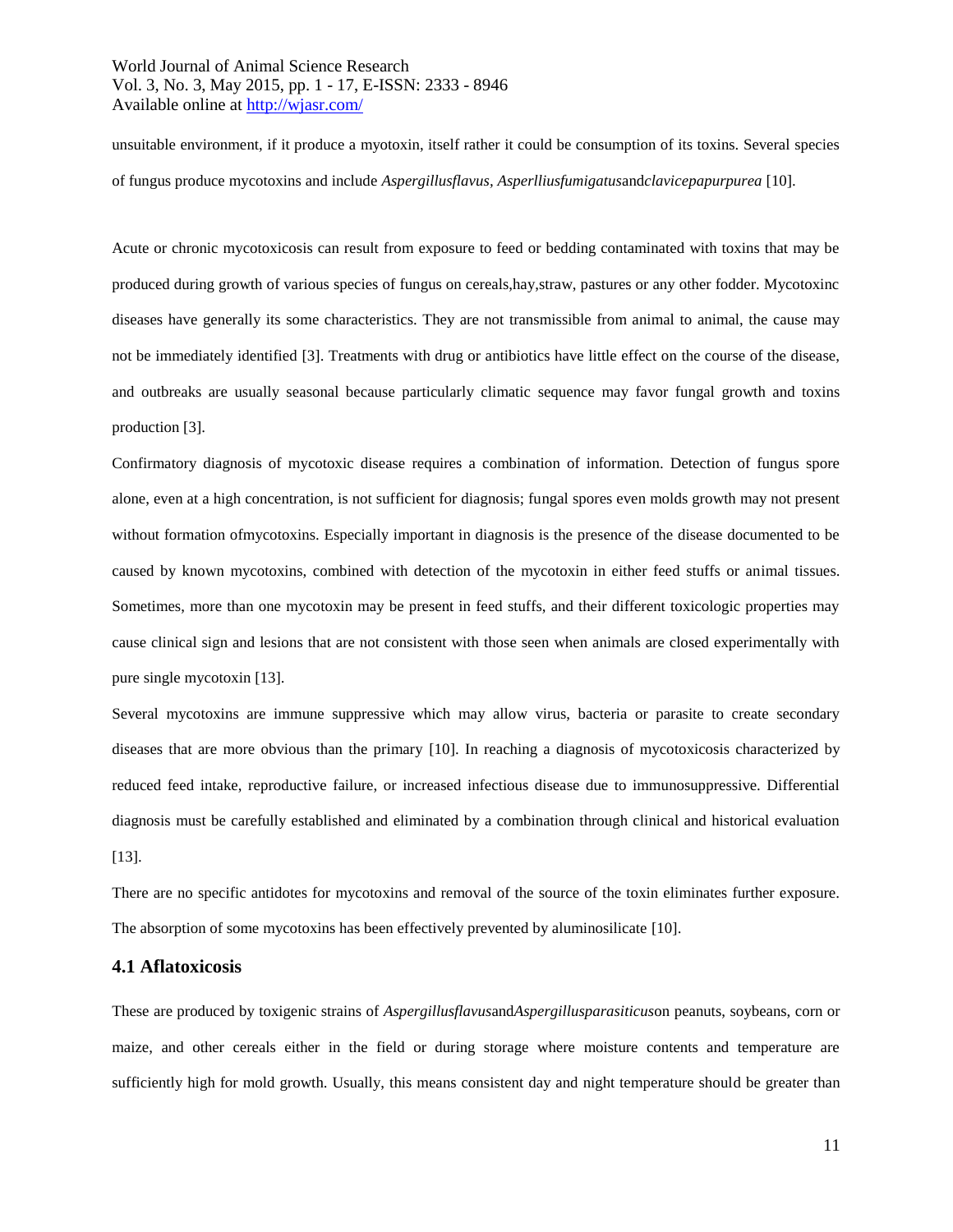$70^0$ F. The toxic response and disease in mammals and poultry varies in relation to species, sex, age, nutritional status and duration of intake and level of aflatoxind in the ration [3].

*Aspergillusflavus* rarely invades stored grains alone; various species of fungus will normally grow on a substrate prior to the invasion by *Aspergillus*such as *AspergillusGlavcus* and *candida pseudo tropicalis*, and even if they are known as aflatoxins producer, the amount of mycelial growth that occur in animal feed, with several species of fungi is involved [10].

Aflatoxin occurs in many part of the world and affect growing poultry (especially ducks and turkey). Young pigs, pregnant sows, calves and dogs. Adult cattle, sheep and goats are relatively resistant to the acute form of the disease but they will become susceptible of toxinc diets are fed over long periods. Aflatoxicosis is manifested my nonspecific clinical sign such as loss of milk production, anorexia, depression, reduced weight gain, and also in chronic case there is decrease growth rate and decreased feed conversion efficiency and in case of ruminants decrease ruminal motility [1].

Aflatoxins bind to macromolecules, especially nucleic acid and nucleoproteins. Their toxic effects include mutagenesis due to alkylation of DNA, carcinogenesis, teratogenesis, reduced protein synthesis and immunosuppression, reduced protein synthesis result in reduced production of essential metabolic enzymes and structural protein for growth. The liver is the principal organ that is affected. High dose of aflatoxins result in sever hepato-cellular necrosis; prolonged low dosages result in reduced growth rate and liver enlargement [1].

For diagnosis of aflatoxicosis, in addition to history and necropsy findings, microscopic examination of the liver should indicate the nature of hepatotoxin. The presence and level of aflatoxins in the feed should be determined in the urine or kidney or in milk of lactating animals if toxin intakes are high [1].

Aflatoxicosis can be treated by following detoxification, and by using adsorbent, hydrated sodium calcium aluminum silica, which absorbs the toxin, because they have high affinity for toxin. The recommended prevention of aflatoxicosis is inhibition of mold growth and treatment of grain with anhydrous ammonia for 10 - 14 days to reduce aflatoxin. Young, newly weaned, pregnant and lactating animals require special protection from suspected toxic feed  $[1]$ .

#### **4.2 Ergotism**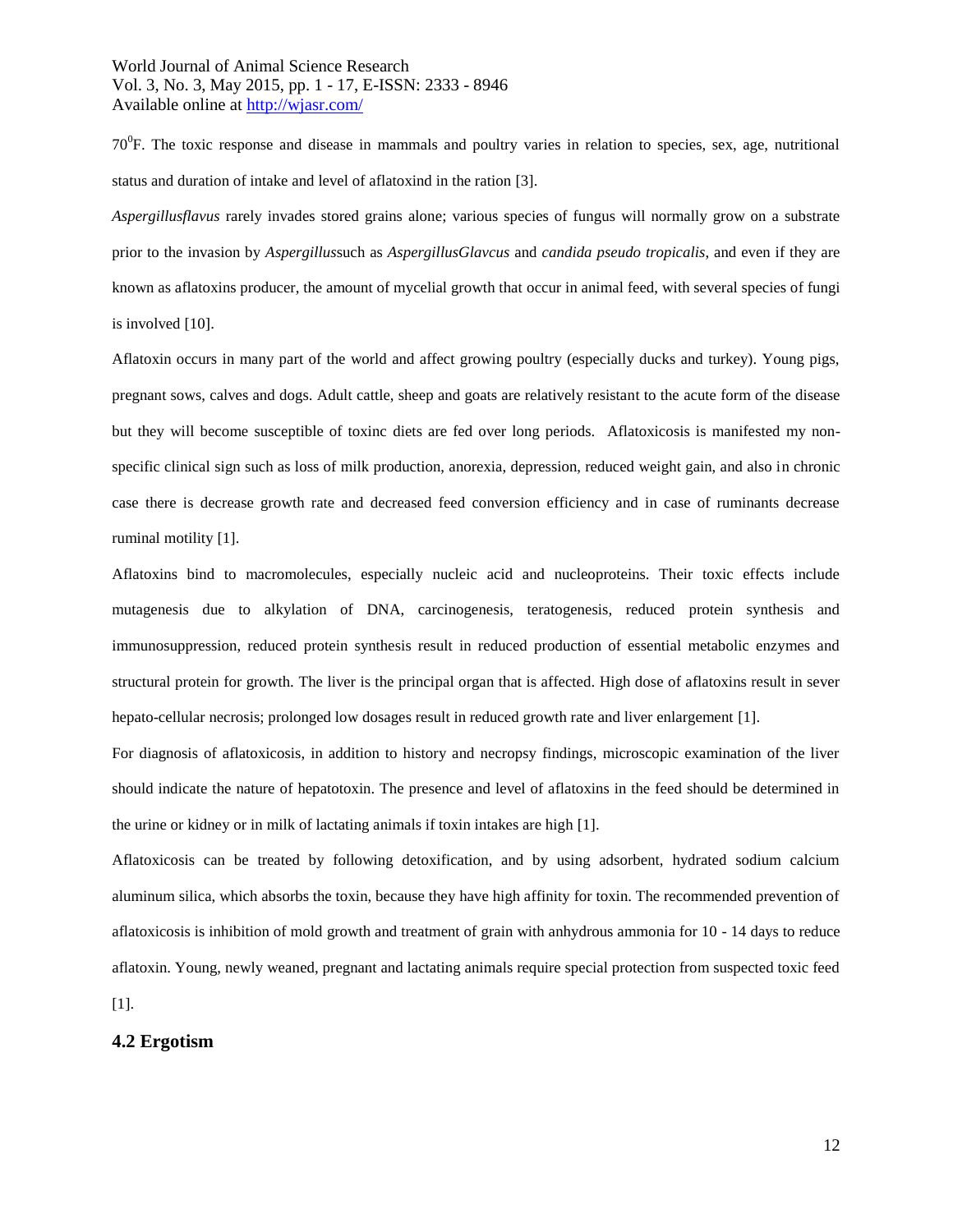Ergotism is a worldwide disease of farm animal resulting from continued ingestion of sclerotic of the parasitic fungus *Clavicepspurpurea*which replaces the grain or seed of rye and other small grains or forage plant, such as the bromes, blue grasses and rye glass. The hard, black, elongated sclerotia may contain varying qualities of ergot alkaloids, of which ergotamine and ergometrine and pharmacologically most important [9].

Ergot causes vasoconstriction by direct action on the muscle of the arteries or it is a potent initiator of smooth muscle contraction like uterus and arterioles and this leading to vasoconstriction and also repeated dosage injure vascular flow and eventually lead to complete stasis due to thrombosis, and then if the environment is cold predisposes the extremities to gangrene. In addition, ergot has potent oxytocic action and also causes stimulation of the central nervous system, followed by depression. Ergot alkaloids inhibit pituitary release of prolactin in many mammalian species, with failure of both mammary development in late gestation and delayed initiation of milk secretion, resulting in a galactia at parturition [15].

Cattle, pigs, sheeps and poultry are involved in sporadic outbreaks and most species are susceptible to ergotism. Diagnosis of ergot is based on finding the causative fungus (ergot sclerotia) in grain, hay, or pastures provided to livestock showing signs of ergotism. Ergot alkaloids may be extracted and detected in suspected ground grain meals. Identical sign and lesions of lameness, and sloughing of the hooves and tips of the ear and tail, are seen in fescue foot in cattle grazing in winter on tail fascue grass infected with an endophyte fungus, in which the ergot alkaloids ergovaline is considered a major toxic principle [2].

For ergotism replacement of contaminated feed, antibiotic and supplement feeding are recommended as a treatment and it can be controlled by an immediate change to an ergot free diet. Under pasture feeding, frequent grazing or topping of pastures prone to ergot ingestion during the summer or months reduces flower-head production and helps controls of this disease [2].

### **5. Farm Chemical Poisoning**

With the increasing and indiscriminate use of chemicals in various agricultural and animal husbandry practices, the possibilities of toxicosis in animal have increased considerably. A large number of chemicals include pesticides, herbicides, fungicides and rodenticides are in use, which may be taken by animals either by accidental ingestion through weeds, grass, fodder forage of the field which these chemicals have been used [16].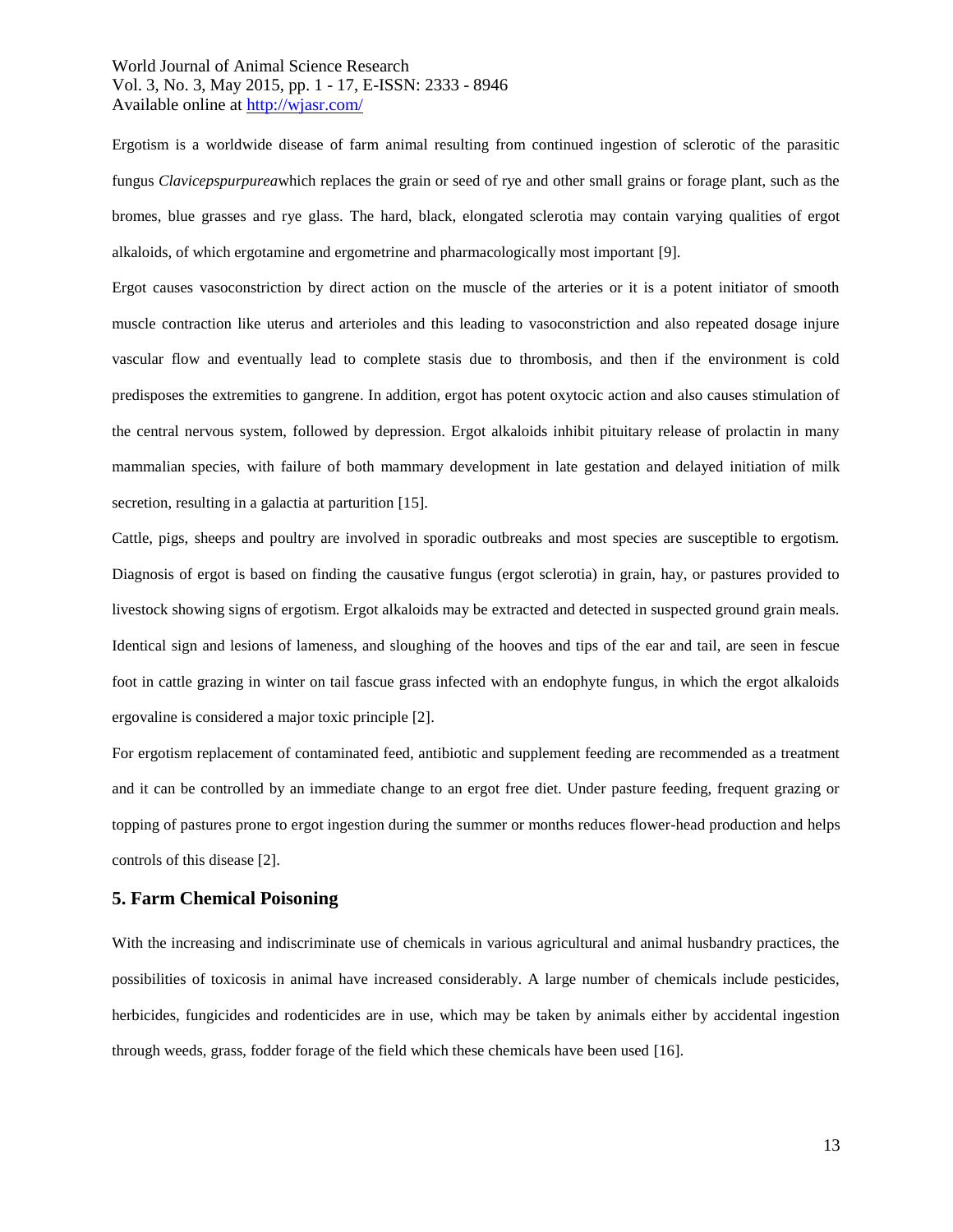Inaccordance to O'Brien (1970) poisoning of animal by agricultural chemicals has become a major sector in farm animal medicine. This is because of the multiplicity of the products used and difficulty of determining generic composition from trade name, or even there is difficulty of remembering the exact chemical formula of complicated organic compounds.

### **5.1 Organophosphorus compound poisoning**

These compounds are insecticides and commonly used on stored grains, crops, and animals as well as in soil, and widely used in dips, sprays and dusting powders. They kill insects and ticks by interfering with the breakdown of chemical impulse and causing uncontrolled nervous stimulation [16].

Poisoning with organophosphatecompounds can occur in livestock as a result of contamination of feed stuff with granular insecticides as a rodenticides, using the wrong concentration or accidental ingestion, which causes a buildup of acetylcholine and causing uncontrolled nervous stimulation and showing a range of nervous signs, including excessive salivation and tear, constriction of the pupil, frequent urination and vomiting [2]. Severity and course of intoxication is influenced principally by the dosage and route of exposure. In acute poisoning, the principal clinical sign may be respiratory distress and collapse followed by death due to respiratory muscle paralysis.

Animals with acute organophosphate poisoning have nonspecific or no lesion; pulmonary oedema and congestion, hemorrhage and oedema of bowel are found. An important diagnostic aid is the cholinesterase activities in blood and brain. Three categories of drug are used to treat organophosphate poisoning; these are muscarinic blocking agents, cholinesterase reactivators, emitics, cathartics and absorbent for decrease further absorption. Atropine is one of its specific antidotes [2].

### **5.2 Chlorinated hydrocarbon poisoning**

This poisoning could arise from dips, or sprays at the wrong concentration or accidental ingestion. These agents are stimulants of central nervous system and animals which are affected by these poisoning generally noted to be alert. Due to tissue residues and chronic toxicity, use of these chemical is drastically curtailed, only lindone and methoxychlor are approved for use on or around livestock [17].

Chlorinated hydrocarbons include Aldrin, Benzene Hexachloride, Chlordane, Dieldrin, Toxaphene, Methoxychlor. These insecticides are generally central nervous system stimulant. They produce a great variety of sign and the most obvious are neuromuscular tremor and convulsion [Miller, 1967:cited by 1] described that body temrature may be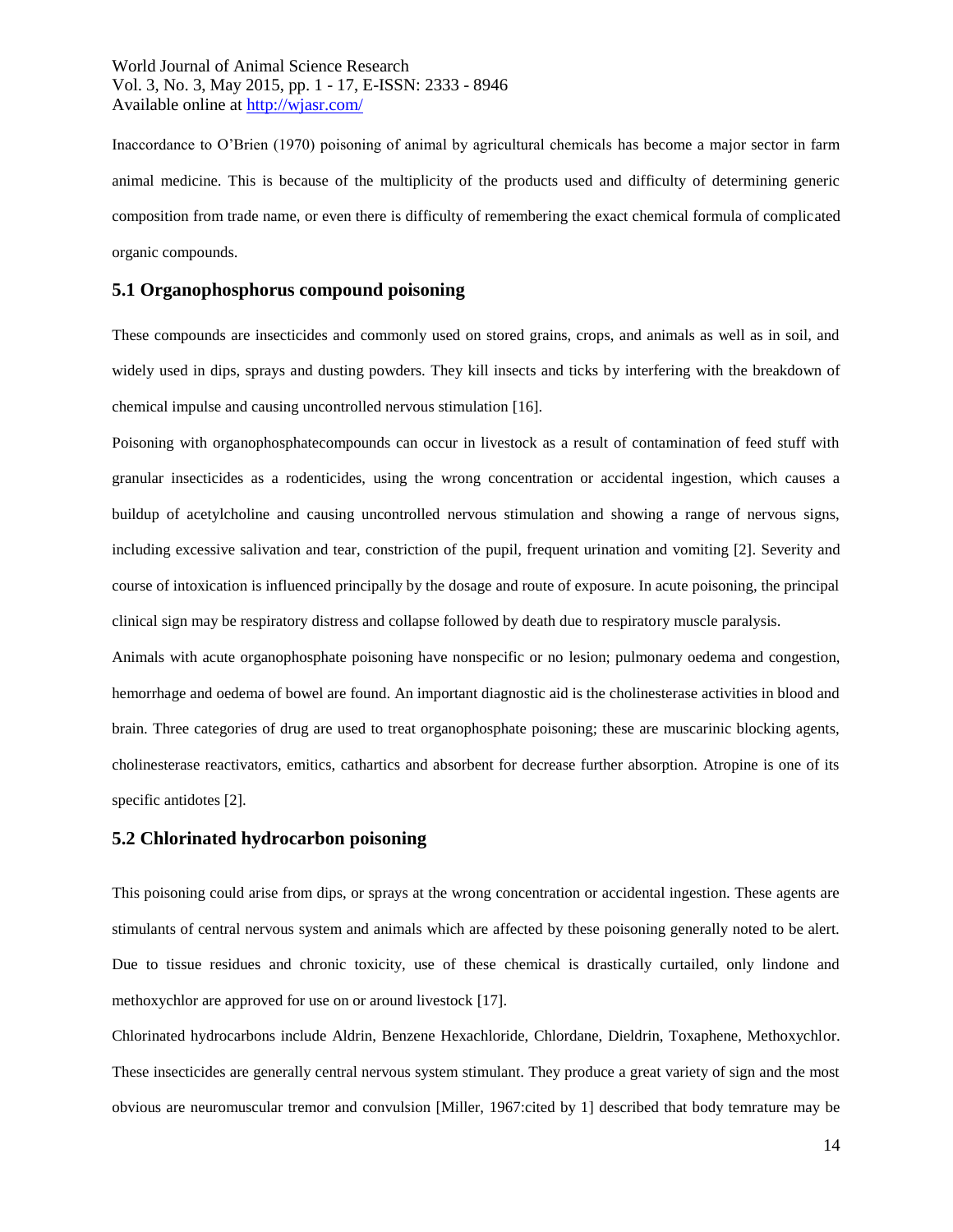very high and muscle fasciculation occurs, becoming visible in the facial region and extending backward until the whole body is involved.

Large dose of DDT and Methoxychlore causes progressive involvement leading to trembling or shivering followed by convulsion, and death. If death has occurred suddenly, there may be nothing more than cyanosis. Usually there is congestion of various organs (particularly, lunges, liver and kidney) and a balanched appearance of all organs if the body temperature was high before the death, the diagnosis of chlorinated hydrocarbon toxicity, use chemical analysis of brain, liver, kidney, fat and stomach or rumen content is necessary to confirm the poisoning [Ray, *et al.,* 1975 cited by [1].

These poisoning does not have known specific antidotes, but when exposure is by spraying, dipping or dusting, a thorough bathing without irritating the skin using detergents and copious quantities of cool water recommended. If exposure is by ingestion, gastric lavage and saline purgatives are indicated [Miller, 1967: cited by [1].

### **5.3 Arsenic poisoning**

Arsenic poisoning in animal is caused by several different types of inorganic and organic arsenical compounds. Arsenic poisoning varies with factors such as oxidation state of arsenic, solubility, species of anima involved and duration of exposure. Therefore, the toxic effect is produced by phenyl arsenic feed additives and other inorganic and organic compounds must be distinguished (O'Mrien, 1970) [18].

Inorganic arsenic include tri-oxide, arsenic pento-oxide, sodium and potassium arsenate, sodium and potassium arsenite and lead or calcium arsenate are more soluble and therefore, more toxic than the pentavalents of arsenate compounds. The lethal oral dose of sodium arsenate in most species is between 1 and 1.25 mg per kg, cats may be more sensitive than other species. In anminal with recent exposure and no clinical sign, emisis should be indicated followed by activated charcoal with a cathartic [18].

Organic arsenic phenyl arsenic organic arsenicals are less toxic than inorganic compounds or aliphatic and other aromatic organic compounds. Aliphatic organic compounds (arsenicals) include cacodylic acid and acetorsonic acid. These are generally used as stimulants in large animals, but their use in lo longer common. Some aliphatic arsenical such as Mono Sodium Methane Arsenate and Disodium Methane Arsenate are still used as deforiant. Persistence of MSMA or DSMA in soil and their tendency to accumulate in plant is a potential for arsenic poisoning, especially in grazing animal.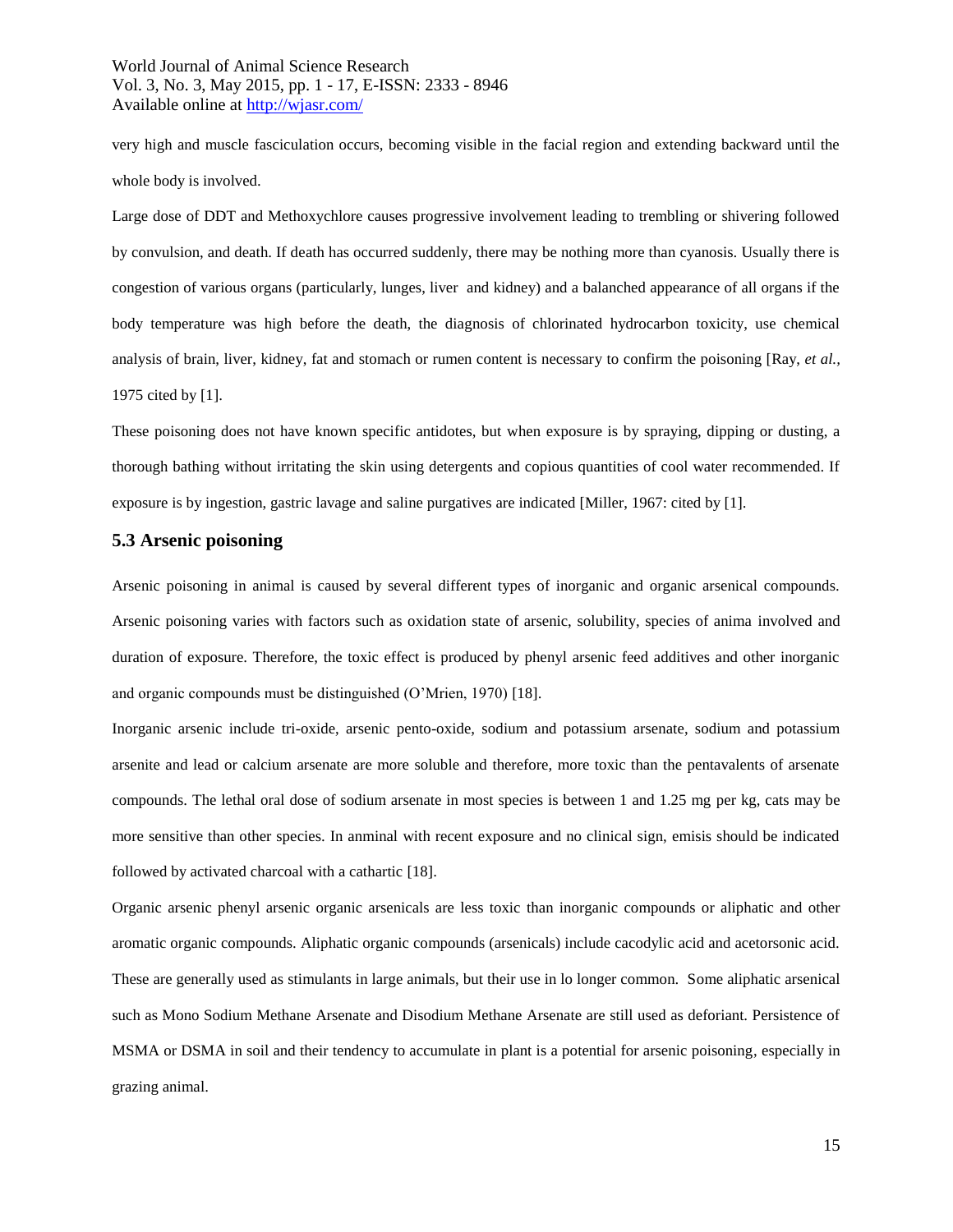For arsenic poisoning, there is no specific treatment, but the neurotoxic effect are usually reversible if the offending feed is withdrawn within 2-3 days of onset of ataxia. Once paralysis occurs, the nerve damage is irreversible. Blindness is also usually irreversible but, animals retain their appetite and weight gain good if competition for food is eliminated [19].

### **6. Conclusion and recommendations**

Poisons in livestock are one of the major problems that need proper management and prevention rather than treatment. Toxic sources could arise from plants, fungal sources and chemicals. Plants in particular are of important in farm animals as most of the poisonous plant found mixed with pasture and if they are grazed upon or unintentionally incorporated into animal feed impose a devastating problem to animal causing death decreased production and reproduction problems. But under normal condition those poisonous plants have unpleasant flavor and animals usually does not consume them unless they become hungry due to different environmental factors such as drought and pasture scarcity. The recognition of poisonous plant in hay or forage is essential to the prevention of plant poisoning in animals. Fungal toxins are most of the time due to improper storage of grains and other animal feeds. The best way to support a diagnosis of a case of poisoning in animals is to confirm the presence of a toxic agent or its metabolites in the animal's body or environment. Treatment of disease caused by poisons are not effective so that prevention by destroying the source and as well as by denial to access of poisons sources. Hence, poisons of different sources are important to veterinary medicine:

- $\triangleright$  Poisons should be considered during diagnosis of usually acute clinical cases.
- $\triangleright$  Identification of plant types in a pasture is important before allowing grazing.
- $\triangleright$  Proper application of farm chemicals, proper storage of animal feeds will go long in prevention of farm chemical and mycotoxins.
- $\triangleright$  Treatment of poisonous cases should be as fast as possible and better if directed to neutralization of the toxins.
- A veterinarian, animal health workers and extension workers should know and adapt poisons plant in an area of working.